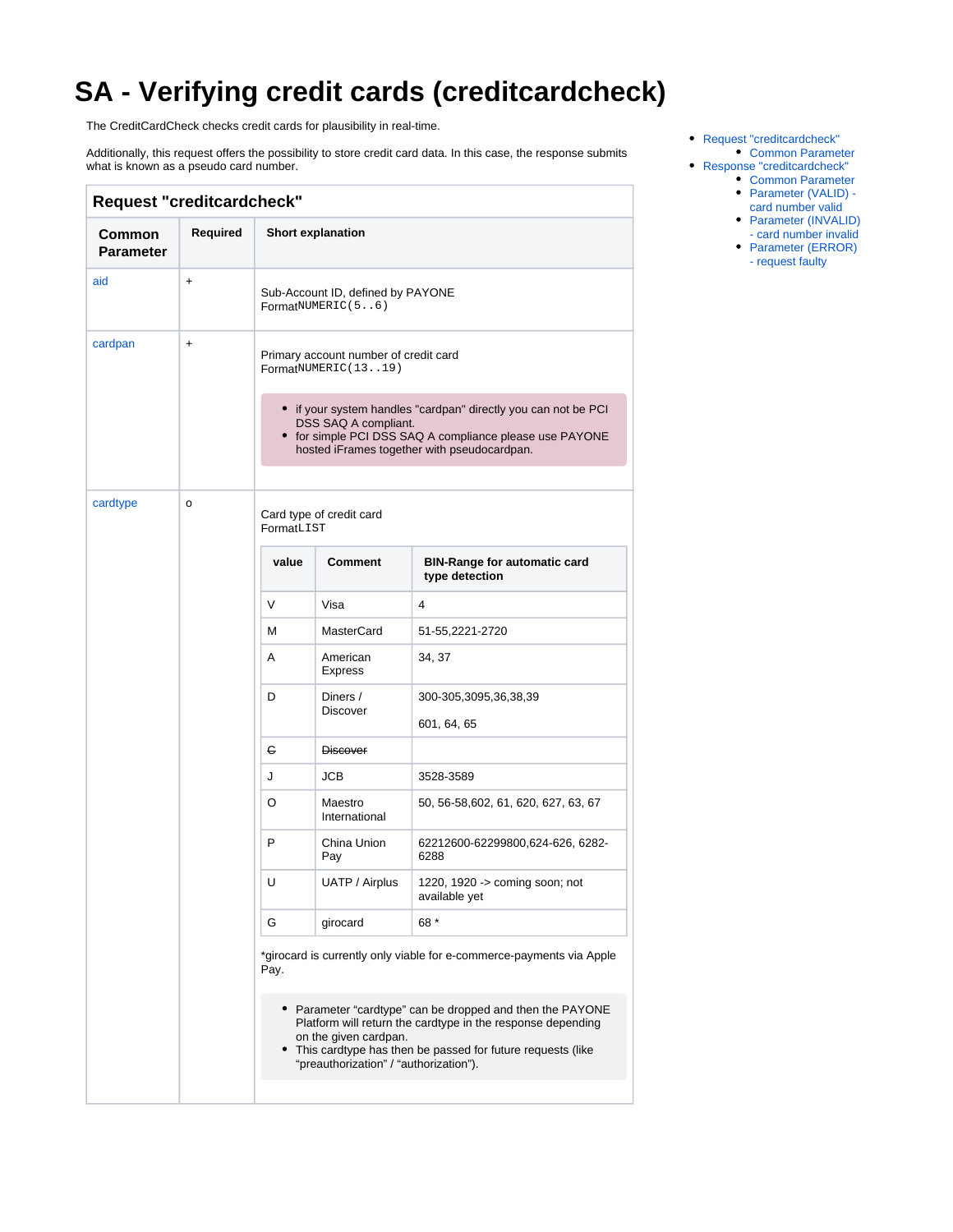| cardexpiredate       | $\ddot{}$      |            | Credit card expiry date YYMM<br>FormatNUMERIC(4), YYMM                                                                                                                                                                                                                                                                                             |
|----------------------|----------------|------------|----------------------------------------------------------------------------------------------------------------------------------------------------------------------------------------------------------------------------------------------------------------------------------------------------------------------------------------------------|
| cardcyc <sub>2</sub> | $\Omega$       |            | Credit card security number<br>FormatNUMERIC(34)<br>For SAQ A compliance: PAYONE Frontend hosted iFrame must<br>be used. This parameter must not be used.                                                                                                                                                                                          |
| cardissuenumb<br>er  |                |            | Card issue number (only Maestro UK cards)<br>FormatNUMBER1(1, .2)                                                                                                                                                                                                                                                                                  |
| storecarddata        |                | FormatLIST | Specifies whether a pseudocardnumber shall be generated for later<br>use (e.g. payment request)                                                                                                                                                                                                                                                    |
|                      |                | Value      | Comment                                                                                                                                                                                                                                                                                                                                            |
|                      |                | no         | Card data is not stored                                                                                                                                                                                                                                                                                                                            |
|                      |                | yes        | Card data is stored, a pseudo card number is returned                                                                                                                                                                                                                                                                                              |
| language             | $\blacksquare$ |            | Language indicator (ISO 639) to specify the language that should be<br>presented to the customer (e.g. for error messages, frontend display).<br>If the language is not transferred, the browser language will be used.<br>For a non-supported language English will be used.<br>FormatLIST Permitted valuesISO 639-1 (Language)<br>2-letter-codes |

<span id="page-1-2"></span><span id="page-1-1"></span><span id="page-1-0"></span>

|                                       | Response "creditcardcheck" |         |                                                                                                 |
|---------------------------------------|----------------------------|---------|-------------------------------------------------------------------------------------------------|
| Common<br><b>Parameter</b>            | Required                   | Format  | Comment                                                                                         |
| status                                | $\ddot{}$                  | Default | VALID / INVALID / ERROR                                                                         |
| Parameter (VALID) - card number valid |                            |         |                                                                                                 |
| pseudocardpan                         | $\Omega$                   |         | Pseudo primary account number for a credit card.<br>FormatNUMERIC(1619)                         |
| truncatedcardpan                      | $\Omega$                   |         | Masked cardpan, i.e. 411111xxxxxx1111 (is returned if<br>storecarddata=yes)<br>FormatCHAR(1319) |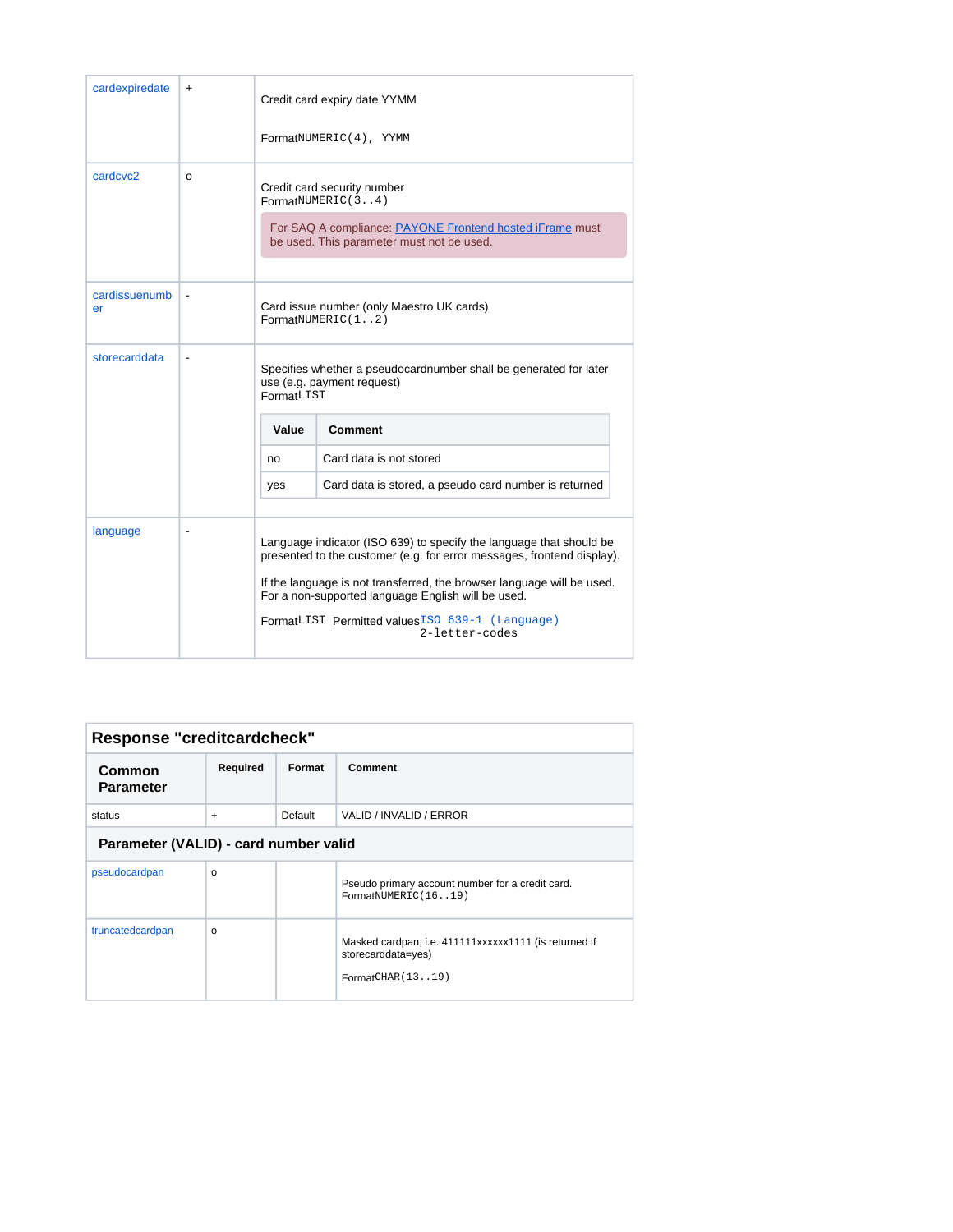<span id="page-2-1"></span><span id="page-2-0"></span>

| cardtype                                  | $\mathsf{o}\,$ | FormatLIST     | Card type of credit card                                    |                                                            |
|-------------------------------------------|----------------|----------------|-------------------------------------------------------------|------------------------------------------------------------|
|                                           |                | value          | Comment                                                     | <b>BIN-Range for automatic</b><br>card type detection      |
|                                           |                | V              | Visa                                                        | 4                                                          |
|                                           |                | м              | <b>MasterCard</b>                                           | 51-55,2221-2720                                            |
|                                           |                | Α              | American<br><b>Express</b>                                  | 34, 37                                                     |
|                                           |                | D              | Diners /<br><b>Discover</b>                                 | 300-305,3095,36,38,39<br>601, 64, 65                       |
|                                           |                | e              | <b>Discover</b>                                             |                                                            |
|                                           |                | J              | <b>JCB</b>                                                  | 3528-3589                                                  |
|                                           |                | O              | Maestro<br>International                                    | 50, 56-58, 602, 61, 620, 627,<br>63, 67                    |
|                                           |                | P              | China Union<br>Pay                                          | 62212600-62299800,624-626,<br>6282-6288                    |
|                                           |                | U              | UATP/<br>Airplus                                            | 1220, 1920 -> coming soon;<br>not available yet            |
|                                           |                | G              | girocard                                                    | 68 *                                                       |
|                                           |                | via Apple Pay. |                                                             | *girocard is currently only viable for e-commerce-payments |
| cardexpiredate                            | $\mathsf{o}$   |                | Credit card expiry date YYMM                                |                                                            |
|                                           |                |                | FormatNUMERIC(4), YYMM                                      |                                                            |
| Parameter (INVALID) - card number invalid |                |                |                                                             |                                                            |
| errorcode                                 | +              |                | for your internal usage.<br>FormatNUMERIC(16)               | In case of error the PAYONE Platform returns an error code |
| errormessage                              | $\ddot{}$      |                | message for your internal usage.<br>FormatCHAR (11024)      | In case of error the PAYONE Platform returns an error      |
| customermessage                           |                |                | be displayed to the customer.                               | The customermessage is returned to your system in order to |
|                                           |                |                | language, parameter "language")<br>FormatCHAR (11024)       | (Language selection is based on the end customer's         |
| Parameter (ERROR) - request faulty        |                |                |                                                             |                                                            |
| errorcode                                 | $\ddot{}$      |                | for your internal usage.<br>$Format$ <sup>NUMERIC(16)</sup> | In case of error the PAYONE Platform returns an error code |
| errormessage                              | $\ddot{}$      |                | message for your internal usage.<br>FormatCHAR (11024)      | In case of error the PAYONE Platform returns an error      |